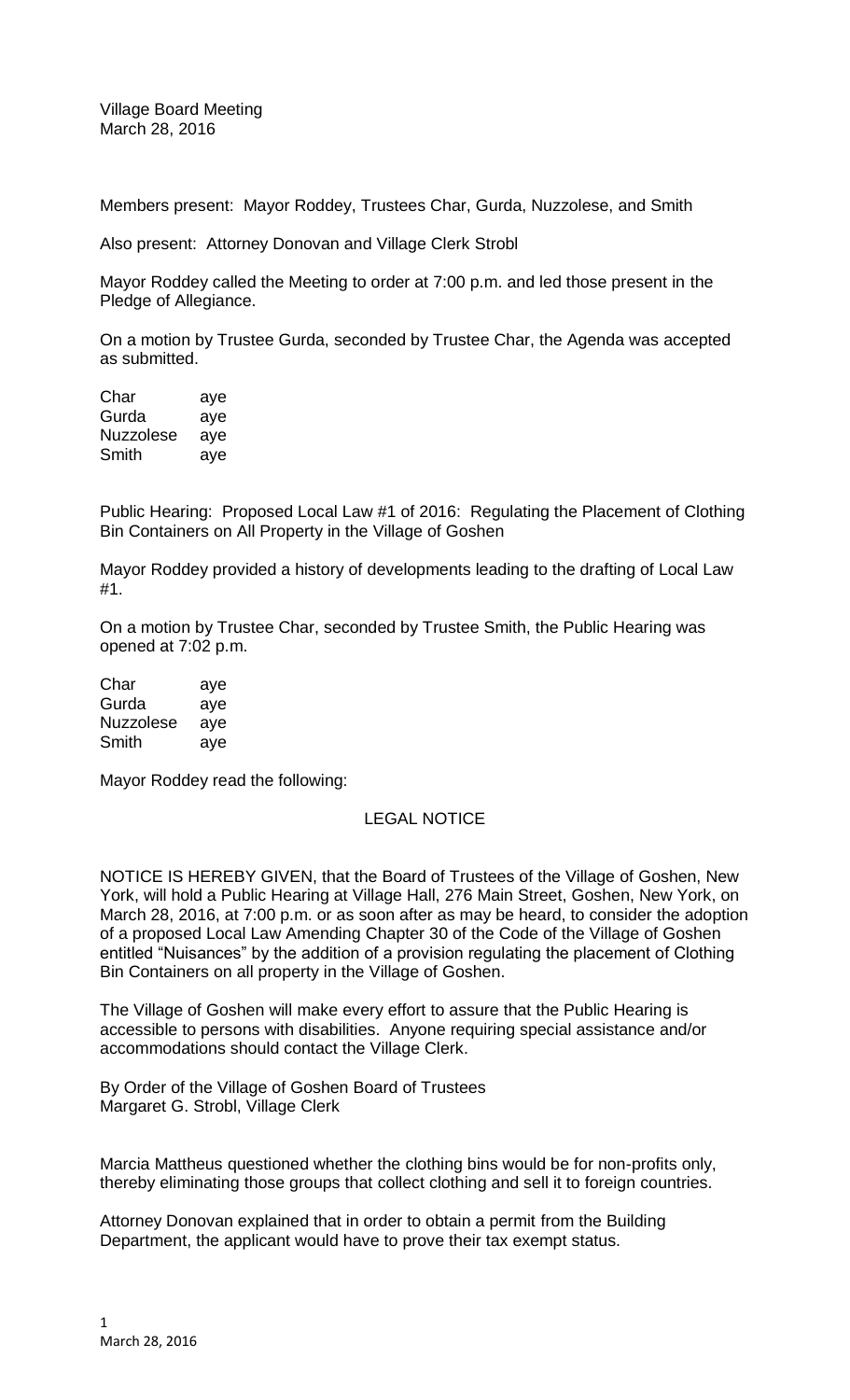Mrs. Mattheus asked if the law would apply to bins on private property. Mayor Roddey explained that the vast majority are on private property.

Mrs. Mattheus stated that she is in support of the law and applauded the Board on their efforts.

Mayor Roddey produced a photograph taken by Sal Labruna on West Main Street, showing three clothing bins with bags on the ground near them.

Mr. Labruna's written comment was: 'This is right now. Consider this my correspondence in favor of the new rules for these things.'

Michelle Disimone asked if the fenced in area on 6 ½ Station Road, (Town of Goshen), is considered a bin.

Attorney Donovan explained the structure of clothing donation bins.

Trustee Char requested that in Sec. 30-131 Permit Required, the words "per bin" be added after \$50.00. The Board concurred with the additional words, with the understanding that it did not change the proposed law significantly.

There was no further public comment.

On a motion by Trustee Char, seconded by Trustee Nuzzolese, the Public Hearing was concluded at 7:15 p.m.

| Char             | aye |
|------------------|-----|
| Gurda            | aye |
| <b>Nuzzolese</b> | aye |
| Smith            | aye |

On a motion by Trustee Char, seconded by Trustee Smith, the Minutes of the March 14, 2016 Village Board Meeting were accepted as submitted.

| Char             | aye |
|------------------|-----|
| Gurda            | aye |
| <b>Nuzzolese</b> | aye |
| Smith            | aye |

#### **Communications**

Mayor Roddey read a letter from Sue Varden announcing her intent to no longer take Minutes at the monthly Planning Board Meetings.

Mayor Roddey expressed gratitude for her hard work over the years on the Planning, Zoning, and Environmental Review Boards.

## Items of Business

Mayor Roddey read the following 2016 Village Election results:

Trustees – Two year term

Christopher Gurda 85 Michael Nuzzolese 92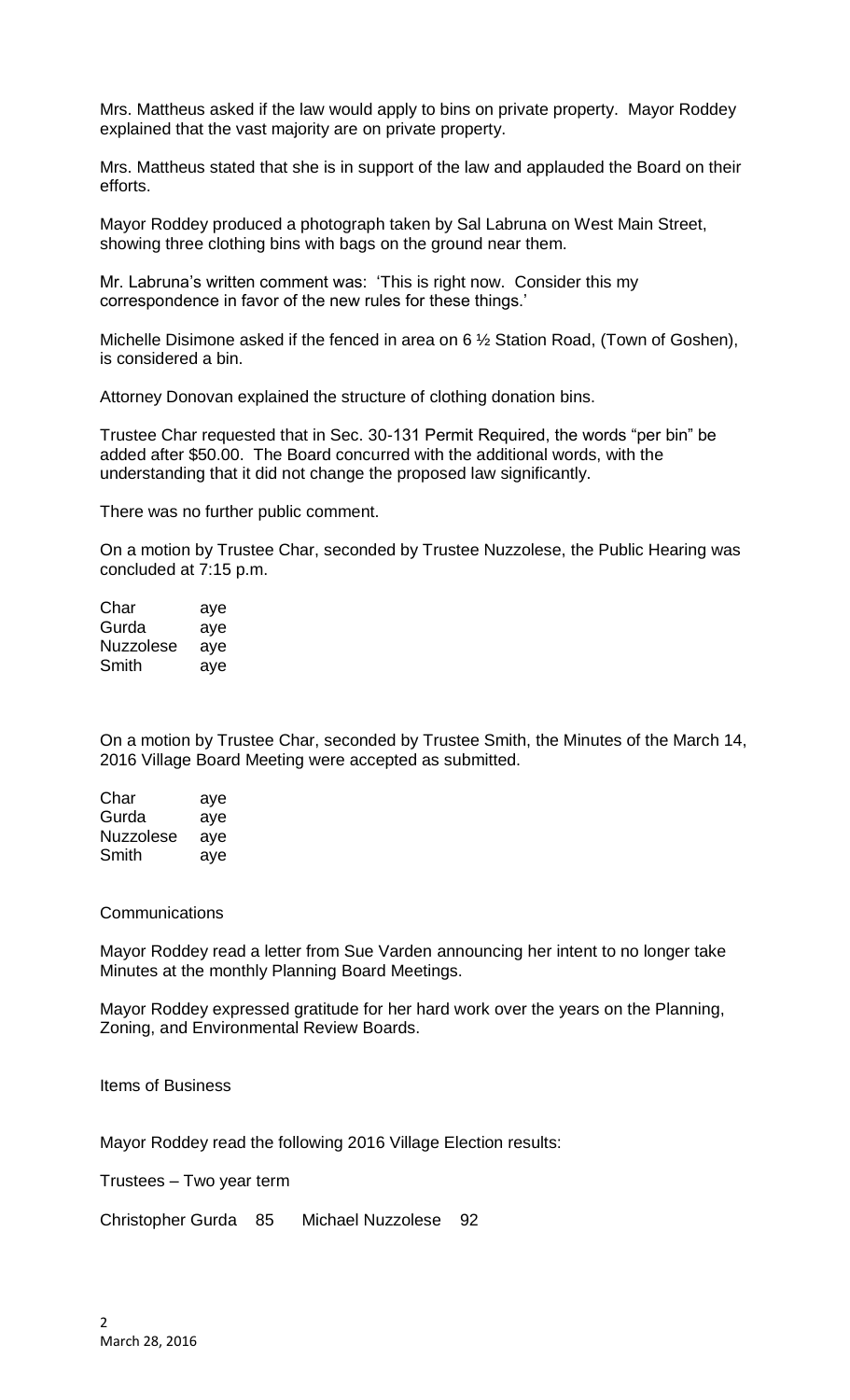On a motion by Trustee Nuzzolese, seconded by Trustee Smith, bills as examined by members of the Board were approved in accordance with Abstract 2015/2016 number 10, check numbers 10254 through 10387, in the amount of \$908,381.70.

| Char             | aye |
|------------------|-----|
| Gurda            | aye |
| <b>Nuzzolese</b> | aye |
| Smith            | aye |

On a motion by Trustee Nuzzolese, seconded by Trustee Smith, the Mayor is hereby authorized to sign an Agreement for Sale of Government Assets by Online Auction with Auctions International, Inc., 11167 Big Tree Road, East Aurora NY 14052. The terms of this contract shall remain in effect for two (2) years after the agreement is executed, based on the needs of the Seller. Notwithstanding the foregoing, the Seller may terminate this contract at any time for convenience.

| Char             | aye |
|------------------|-----|
| Gurda            | aye |
| <b>Nuzzolese</b> | aye |
| Smith            | ave |

Trustee Gurda offered the following, which was seconded by Trustee Char:

The Village Board of the Village of Goshen hereby authorizes the sale of the following surplus vehicles, machinery, and equipment, utilizing the services of Auctions International, Inc.:

Air Compressor- 15HP Electric 60 HP Electric Motor 2002 Dodge Dakota Pickup 2003 Dodge Dakota Pickup 1992 International 2554 Single Axle Dump Truck with Plow 1991 International 2574 Single Axle Dump Truck with Plow 1996 Ford F350 Dump Truck with Plow Mid-1980s Wheelhorse Lawn Tractor 300 Lengths 8" Cement Lined Ductile Iron Pipe 15 Lengths 12" Cement Lined Ductile Iron Pipe 1000 Gallon Steel Pressure Vessel Gas Powered Line Striping machine

a vote resulted as follows:

| Char      | aye |
|-----------|-----|
| Gurda     | aye |
| Nuzzolese | aye |
| Smith     | ave |